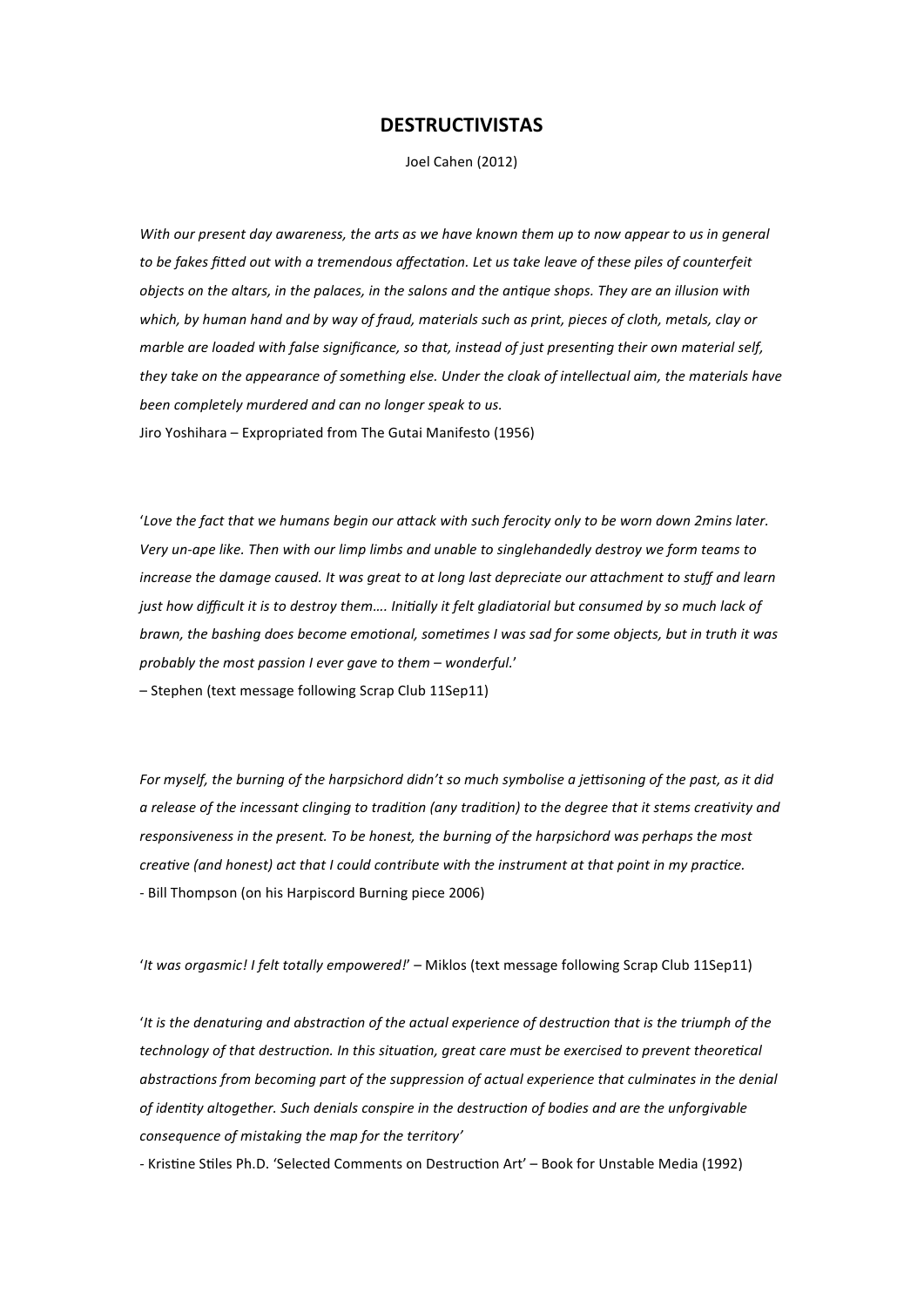#### **INTRODUCTION**

The following text presents questions, possible answers, and tangential thoughts that have surfaced to mind throughout the last five years (since April 2007) of staging the public Destructivist activity that is Scrap Club. It began as an idea shared with Wajid Yaseen as a response to a re‐enactment of an Einstürzende Neubauten performance at the ICA in which we both participated in Feb 2007. On stage we were using heavy tools such as a banyorammer, drills, angle grinders and hammers to play a scored sonic action. The destructive element of the action was appealing in itself, in fact it was exhilarating. We resolved that everyone should experience that, and a sober view of the extensive surplus of defunct objects on the streets proved that there was no lack of stuff to smash.

Over the next five years we have set up 15 public Scrap Club events, in warehouses, open spaces, clubs, galleries, festivals and on the street, in London, Amsterdam and Newcastle. The response was impressive in the way it touched the participants across ages, genders and characters. There was more to it than mindless aggressive expression. Participants revealed a core value in their expression of focussed and intentional destruction. Intentional destruction, hereafter referred to as Destructivist, is such a powerful dynamic in society, yet often debatable in its true motive. It is associated with offensive violence, vandalism and chaos, yet also with constructive and creative processes, it is how the destructive forces in nature express themselves through human action. By framing the direct experience of destruction in such an explicit manner and without any pretence other than its physical expression, can the human destructive dynamic be interrogated before it accumulates prescribed meaning? Will this process clarify the motives for destructive actions in culture, society and between people?

# **SCRAP CLUB**

Scrap Club is an ephemeral public Destructivist act, its initial inspiration is not to act as a response to society's constant reflexion towards order and creativity, nor to act as a metaphor for the destructive powers which counteract it. The core and drive behind Scrap Club touches the unrefined individual before the sensitive and intricate machinery, cabling and coding, demanded dexterous and cautious handling; before the polite gestural codes of table mannerism. Here lives the human nature that finds expression through aggressive confrontation and ego driven hostility. This human nature, masked by cultural etiquette, appears only too often in the guise of tribal valour directed towards violent and harmful confrontation.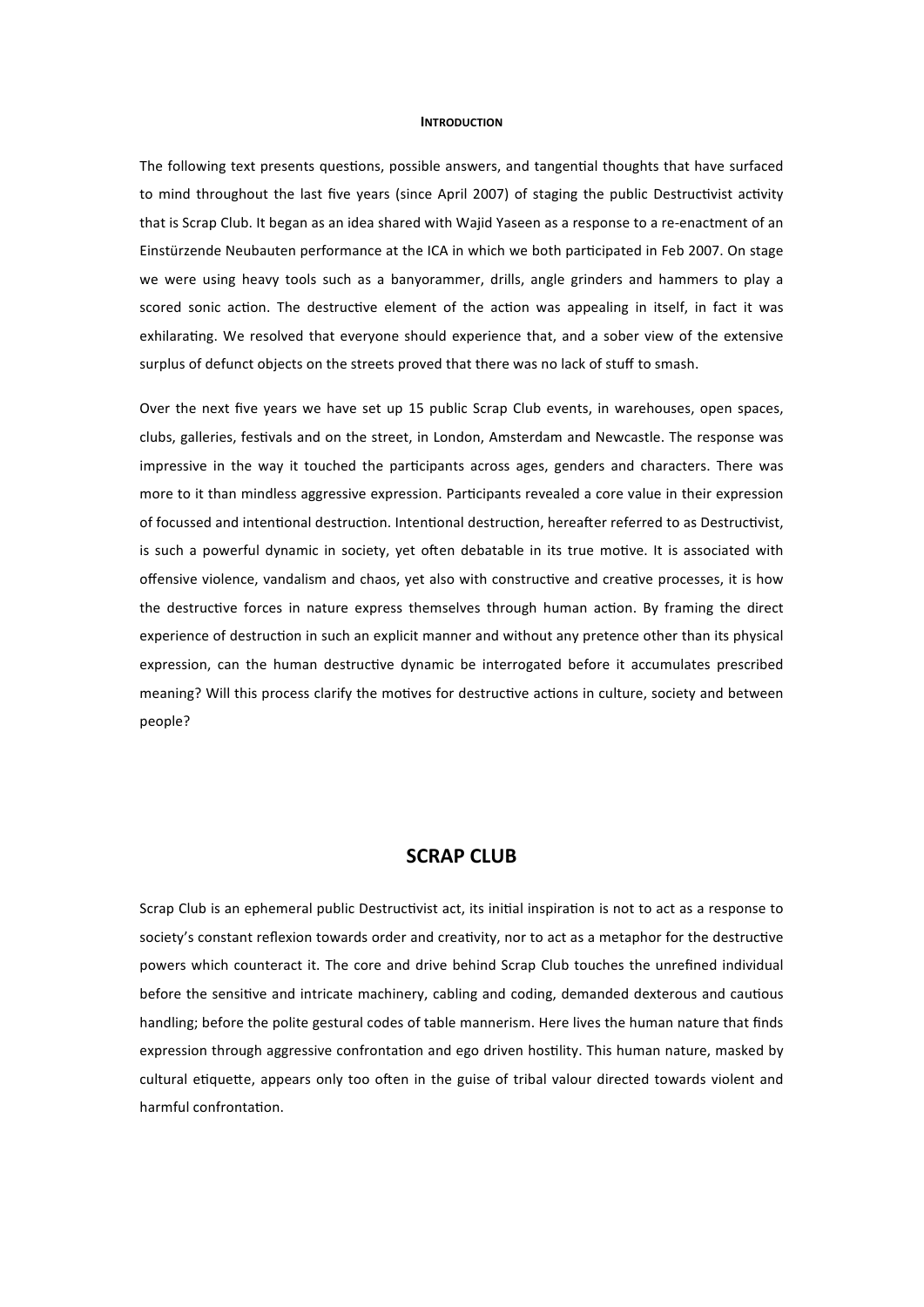As we have seen in Scrap club, destruction brings a sense of great satisfaction to the participant, it is directly drawn from the Destructivist act itself and basks in its afterglow. The passion invested in the transformative act is invested with devotion. There is a sense of true victory. The fact that a glow of satisfaction follows a creative act suggests that this satisfaction in itself is a goal and a justifiable purpose, unconcerned with its creative or destructive catalysts. A desired neuro-biological state that is attained as a result of physical effort to process change in an object regardless of its destruction or creation.

There are other elements that distinguish the destructive action over objects that have to do with the act in itself rather than the resulting personal sensation. In times where all experience is mediated and filtered by a digital and increasingly uniformed codices, Scrap Club offers a feel of a real experience that relieves pent up aggression expressed in choreographic actions intended on inflicting maximum damage on household objects. The passion gets diverted away from interpersonal violence and sociopathic vandalism into a self styled performance intended on smashing up otherwise useless familiar items.

The objects are released from their sacrosanct, social, aesthetic, semiotic, emotional and mnemonic charge with each blow of the hammer and shatter of chassis while producing supportive shouts from the viewing public.

The participants are gladiators in the arena reclaiming the human creative essence planted in the machines; reclaiming the passion invested in the centuries of technology that led up to these current manifestations; retaliating against the movement restrictions imposed on them by these machines and furniture items and against the technological bind imposed by urban society. Retaliation against the constraints these, often necessary, objects impose on us: Physical constraints, movement constraints, and financial constraints.

Finally, Scrap Club adds another link in the chain of human/object relationship  $-$  Right before the inanimate machinations enter the recycling chain, after being designed, created and thoroughly used, humanity has a go at smashing it up, asserting their role as their creators and destroyers. Participants have commented how there is a clear feeling of a sending off, of a funeral rite, despite there not being anything particularly ritualistic about the framework of Scrap Club. As the quotes from Stephen and Bill Thompson suggest before the introduction to this text, the destruction of it, is the peak of their relationship with the object.

There are a variety of other practices that share the destructive elements in Scrap Club.

#### **THE DESTRUCTION IN ART**

'Behind matter, within matter, the creative spirit is hidden' – Wassili Kandinski.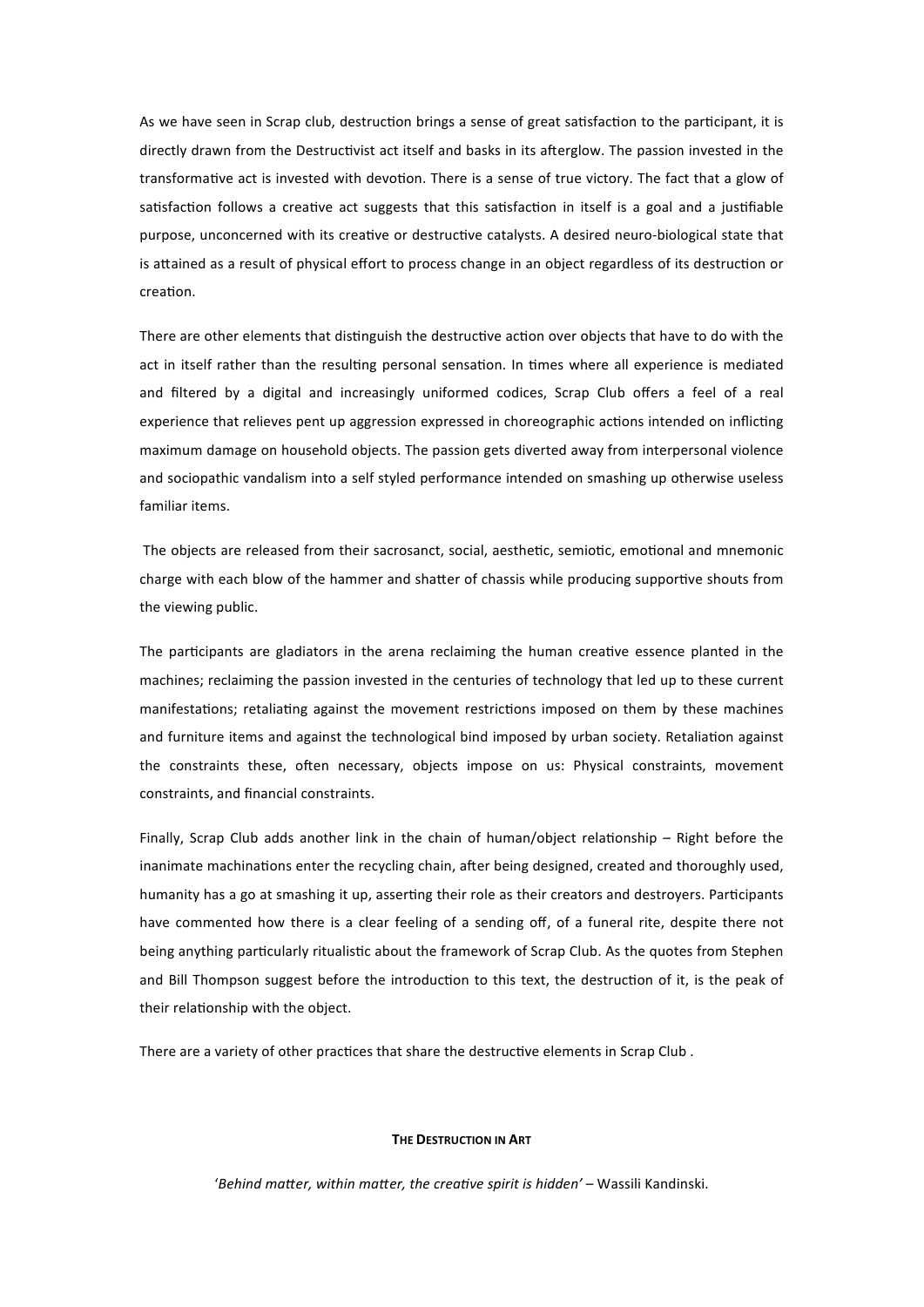The Destructivist becomes an excavator and executioner of the creative essence, hitherto held in the confines of the utilitarian and consumerist package being smashed, crushed in its last moment of service before joining the recycling basin. The debris resulting, when examined, testifies to the origins of the object, reverting to the schemas and creative spirit that brought it to life in the first place, underneath its branded casing.

*True story:* A Coca Cola vending machine was found and brought to Scrap Club. It was placed in the arena and was subjected to the hammers of the anonymous participants over several rounds. The item was displayed on a spot lit plinth for several Scrap Club events. The item, now a sculpture/debris in its own right, was left outside the venue for lack of space to store it. It was found by a scout for a famous artist who sold it to the artist who then signed it and sold it on to an art collector.

In Scrap Club, the participants become artists in that they passionately inflict change on a particular material using a tool. The object, which was 'whole' yet defunct, undergoes a sculpting process changing its shape, utility, structure and aesthetic. It is then displayed on plinths in its new aesthetic, before it either emerges into the art market, or submerges in the metal recycling bin. This reckless disposability of the item is inherent in the association with its lack of utility and its reason for being re-forged in the arena in the first place. The intention behind its emergence as an aesthetic object is not a conscious artistic practice, in the traditional sense, on behalf of the anonymous hammers that struck it, but a by product of a purely Destructivist action, the essential motivation for which is not an aesthetic one

This disposability touches on an ambiguous core value of an item as an artwork. Is it the artistic intention of the artist that makes the item an artwork? Is it the artists' brand name? Or is it the framework, the gallery or market, in which it is displayed?

Destructive processes have been infused with artistic processes and have resulted in new artistic frameworks so quickly and often that it is difficult to distinguish the purely destructive element within it. Rauschenberg's minimalist abstract paintings and Pollock's painting destroy the previous idea of form, and are just a couple of examples of how what began as a destruction of previous structures developed into a robust genre and a body of work that then assimilated into the system. It is unclear whether the artists' motivations for initiating the change of style started as a purely aimless Destructivist act and only later formed into a concept, though punk music in the mid 70s certainly seems to suggest such a process; here the initial motivation was destructive - to destroy the musicality and 'harmonic' ideals of previous musical styles.

In this sense what has been termed as Destructive Art in the 60s is in a way, the least destructive of these processes as it creates a framework by its very definition of Destructive Art in a similar way that the apocalyptic paintings of John Martin describe an destructive image in a refined and very crafty framed painting.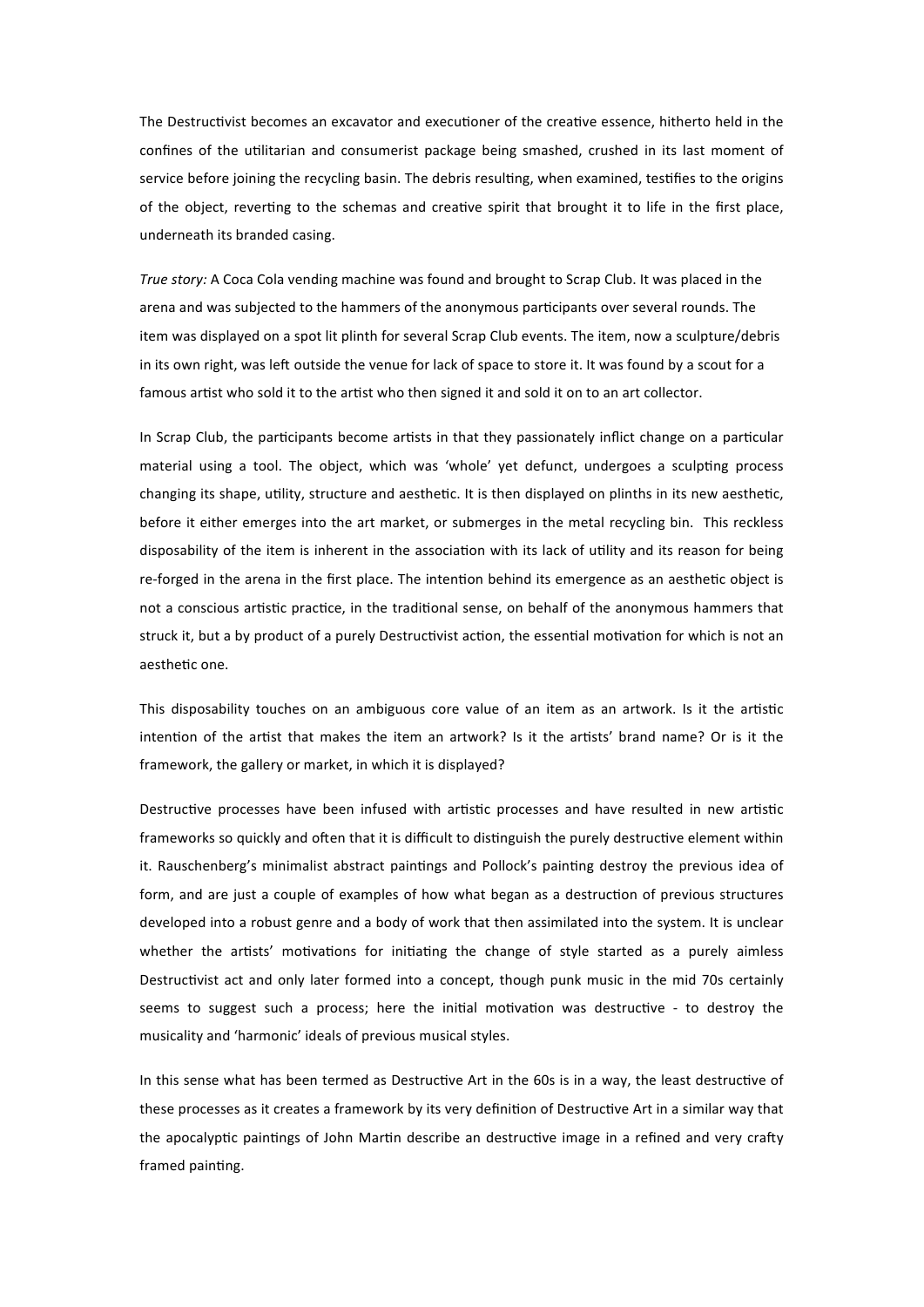The aesthetic of destroyed and decayed things is the subject of Wabi-Sabi, the Japanese art of decay and also the aesthetic background of the Japanese Tea Ceremony. Each item is now unique. In great opposition to the conveyer belt clones of mass production, after Scrap Club, no two items are alike. They have become sculpting material at the hands of an anonymous force, anonymous because of the shared effort at the arena and due to the lack of personal intention in creating an objet d'art in the process. At the core of the action, there is no intentional cerebral 'deconstruction' and no destruction as a social or as an artistic statement.

In turn, the item becomes sanctified as it bears the purgative force of its assailants. The value of the item (whether kept or discarded), in the eyes of its assailants, increases as it is loaded with their wrath. If that reverence is transferred between people then the item can be glorified and valuable to others.

"*A thing is sacred if it cannot be bought or sold; a thing is sacred if it cannot be subject to (further)*  deconstruction. Flaws, cracks, obsolescence of all and any kind: these are the marks of the sacred, the *"symbols of the divine". We must learn from the objects themselves, in their wisdom of age and their dereliction. Intrinsic in human waste is the memory, the aura, of meaning."* Jesse Darling – of Waste (2010)

Alongside the fetishist attraction to the item post-scrapclub there can be an almost spiritual attraction to the halo of these emotional actions and the value of the action in itself.

Some items get completely smashed to bits; a surviving shard of circuit board is all that's left. Still, the same meaning can be attached to it, as it bears the memory of the action that extracted it from its dull utilitarian context, of the passion that asserted the action and of the emotional and mental context from which this passion originated. This meaning and the process involved in imbuing it are sufficient for the object to now be regarded as an objet d'art.

### **RITUAL IN DESTRUCTION**

A ritual attributed to black magic and directed at creating remote harm to a person or a thing would involve incantations, movements, particular materials and objects and often a sacrifice or offering from the subject's belongings or body. Rituals in indigenous cultures oden involved sacrifice and a fetishisation of the body. These rituals objectify the body and invoke the separation of the spirit from the body. Enduring pain symbolises the triumph of the spirit over the body. Self-harm in tribal rituals has countless examples, from lashing to group piss ups at the pub and in some parts of India coconut smashing on devotees' heads is practiced. The destructive energy is directed outwards towards objects, in Greece, breaking plates is a traditional folk custom at weddings and other occasions. It may have symolised the wealth of the family hosting the event, or like fireworks causing noise and some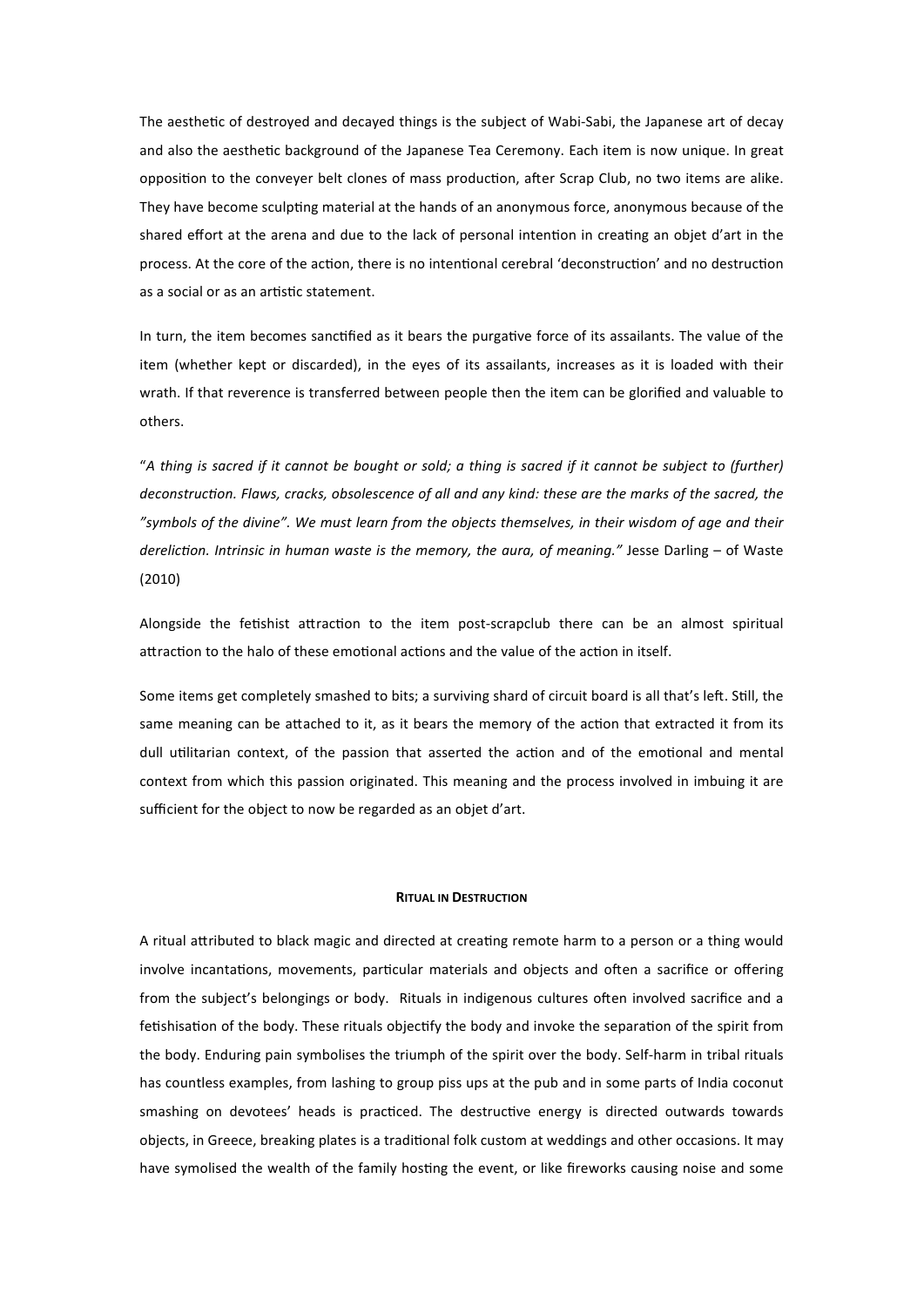danger in the spirit of celebration. At Jewish weddings, a glass is stomped on and smashed as a symbol of the irreversible act of marriage or the remembrance of the destruction of the ancient Jewish temple in Jerusalem, balancing the happiness of the festivities with mourning. Warriors who go out to battle with a destructive aim and the knowledge they might not return, have a protocol they follow that often involves superstitious charms or actions that are intended to fuse their personal intention with the military one.

Destruction can be a very emotional and even spiritual experience, and even as part of a group aggressive expression creates a deep impact. It is this expression of group aggression that, on one hand, Scrap Club fragments by providing a personalised experience, and on the other hand, frames within a gladiatorial contained arena.

The procedure at Scrap Club is uniform for participants, they are picked out at random, enter the space, don their personal protection equipment (PPE), get briefed, disperse in the arena, and proceed to lash out at the objects in front of them. While these actions are not ritualistic at all, they provide a certain rhythm and standardisation which frames the Destructivist action in Scrap Club. The arena (discussed next) gets repeatedly cleaned and reloaded with scrap. These are all mundane actions that simply assist in carrying out the main activity safely and conveniently.

Scrap club events have sometimes included background music, the style of the music was noise (destroyed melody and musical narrative) and percussion played live on found scrap. It intentionally lacked any literal cultural association, such as a particular genre of music, so as not to infuse the personal act of destruction with a particular and contrived ideology expressed in music. Playing Black Metal during the activity, for example, would inform of a particular cultural context different from that of Classical Music. In later Scrap Clubs, music was excluded altogether at the arena. The lack of ritual and the somewhat dry presentation intensifies the personal motivations for destruction without relying on any context created by sound to inform of a specific cultural pretext for the event. A common audio reference such as genre or rhythm would mask something that comes from the participants themselves, an expression of their inner space; it would turn to a social engagement and could inhibit emotions that do not rely on social conformities to form. The ritual of destruction, the swarm activity of it, is indifferent to the psychological and ethical stance of the participants' Destructivist intention, but rather it might exploit this innate energy for other purposes outside the participants' personal agenda.

'One does not escape meaning by dissociation, disconnection or deterritorialization. One escapes *meaning by replacing it with a more radical simulacrum, a still more conventional order – like the* alphabetical order for Barthes, or the rules of a game, or the innumerable rituals of everyday life *which frustrate both the (political, historical or social) order of meaning and the disorder (chance)* which one would impose on them. Indeterminacy, dissociation or proliferation in the form of a star or *rhizome only generalize meaning's sphere of influence to the entire sphere of non-sense. That is, they*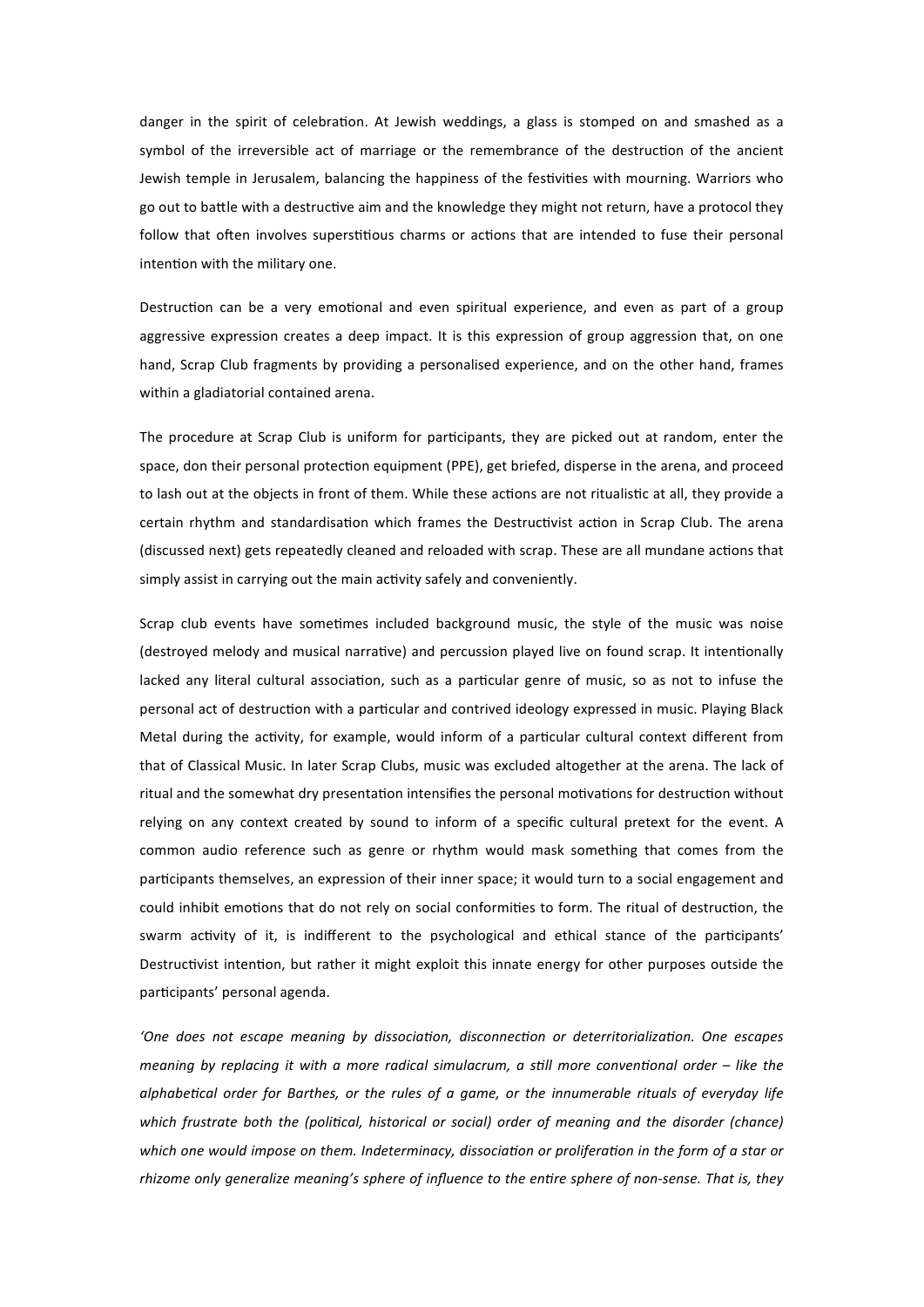*merely generalize meaning's pure form, an abstract finality with neither a determinate end nor contents . Only rituals abolish meaning'* Jean Baudrillard – Excerpt from 'Seduction'(1979)

#### **DEMARCATION**

All of the places in the individual's psyche are expressed, in some shape or form, in public spaces. Introspection finds its public place in the temple. Dream life and social and aesthetic critique finds its public space in the art gallery. The personal space of storing knowledge and memory finds a public space in the libraries and Internet. The personal space of dealing with fear, anger, aggression and traumatic body sensations finds its public space often in the unfortunate self-destructive arenas of war and inter‐personal violence or vandalism.

Scrap Club provides a space for aggression to breathe and vent and for dealing with these personal issues that involve aggression, yet are not violent (violence referring to aggression between people or acts of vandalism). It is contained and controlled and directed towards inanimate items. The arena is a stage where, donned with the performer's goggles and helmet, the participant is expected to release fury onto the machine, the aggression is controlled, focussed and turned into a craft of body movement and precision of impact for maximum efficiency. It is harnessed and directed in a purely Destructivist action that hurts no one.

The church contains the concentrated spiritual attention of the community, they are more likely to exercise spiritual introspection within that space and not outside it. Similarly, a place set for Destructivist activities could help focus personal expressions of destruction and contain them. The demarcation of the destruction area provides spectator controlled behaviour where the audience becomes a monitoring unit that moves the participant into self-monitoring. As opposed to the gladiator arena, the entertainment factor is led by the participant, not by the audience. The selfmonitoring is not infected by audience expectation for action but rather allows for surfacing of personal intentions for destruction, which are not necessarily group led. The intentions and their inhibitors are invariably related to a personal morality and ethical value.

### **THE STRENGTH OF ETHICAL AND MORAL CONVICTIONS IN DESTRUCTION**

*We were presented with an unused, un-tuned 150-year-old piano. It was a relatively cheaply made piano and sounded bad; an old status symbol planted in many households in the 19th century. It was*  decorative and aesthetically pleasing in the living room of the family where we picked it up. The piano *had a sentimental value to the family but they gave it away. It could have been used as a sound source, but lack of space to store it, led it into the Scrap Club arena and smashed to bits by the*   $participating public.$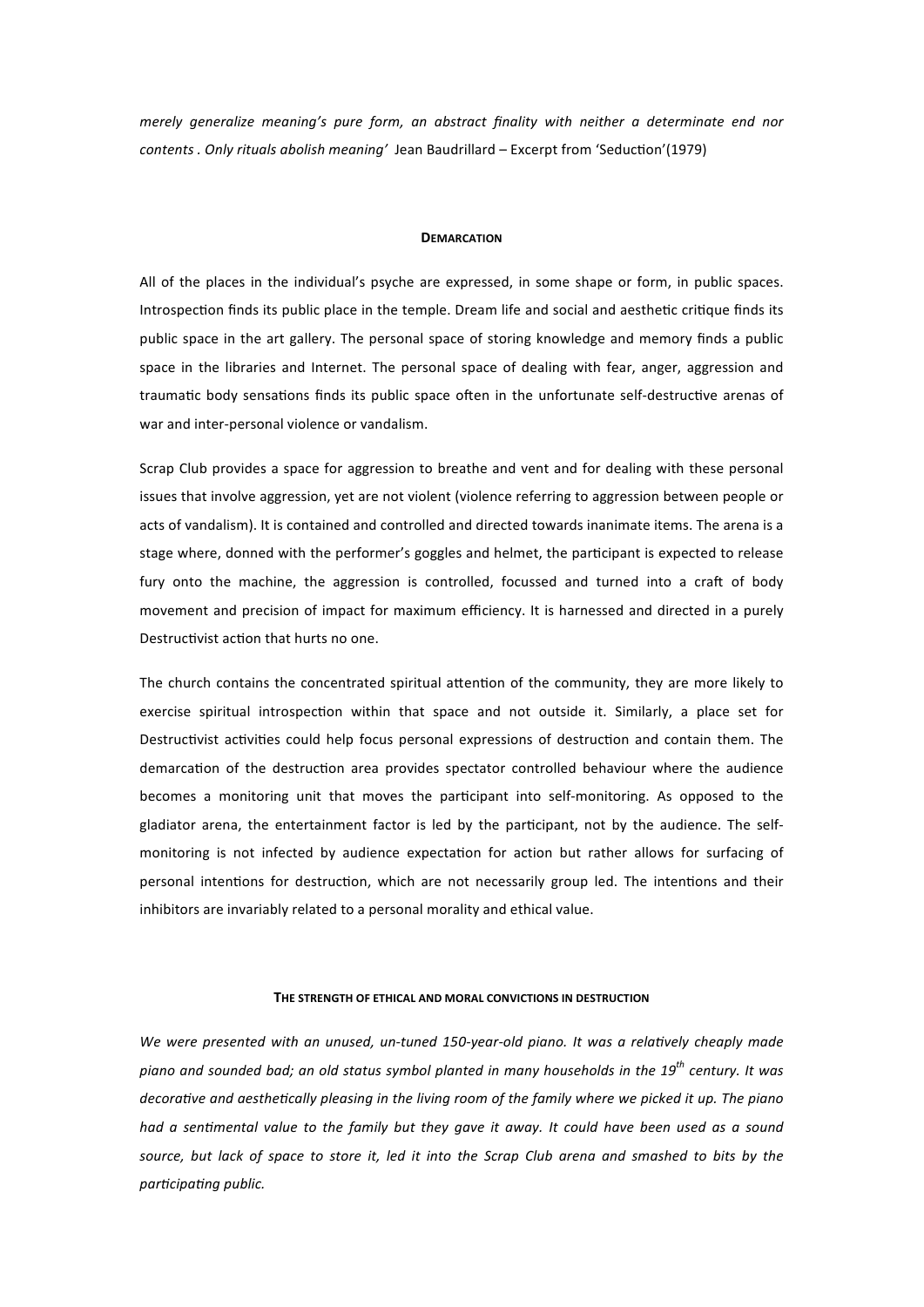During the last five years of Scrap Club activity and discourse, ethical questions regarding the boundaries of vandalism inevitably arose. Even if not regarded as vandalism, people experience a hesitant feeling pre-empting the smashing up of an object. Below are some attributes of objects, which are likely to raise these moral dilemmas.

*Emotional sentiment* – Anthropomorphically associating an object with the memory of a person, or a relationship, or with a meaningful event brings about a personal moralism. It is then a profound personal statement to destroy something that has strong personal sentiment despite it lacking utility, aesthetic, or meaning to anyone else. Destroying it can release the emotional attachment to the source of the meaning given to it. A participant at Scrap Club once ceremoniously destroyed a guitar given to him by his abusive father to start the event. This, to his own admission, helped him deal with the strong hateful emotions he had for him.

*Symbolic value* – Smashing a logo or sign that is specifically linked with a certain ideology, product or identity could be construed as a political act can have ambivalence as to the purpose of smashing it. In the eyes of the participant the object might be no more than a discarded object or by destroying it the participant might be exercising revenge or making an aggressive filled comment on the actions or the ideal behind the logo. For example, we found a plastic BP logo in a bin, though it was collected it was not presented to be smashed at Scrap Club in case it was viewed as a comment on BP's policies. This attitude relates to our aversion from playing contextual music in the background; it prevents imposition of a political, social or ideological meaning onto the Destructivist process.

**Beauty** – A personal aesthetic judgement can be a powerful deterrent when considering smashing an object. There is a shared sentiment among all people of all cultures that beauty must be preserved, although they might differ over what counts as beautiful. Yet even with beauty there can be an overpowering sense of its destruction as if exactly in spite of it, a malevolent impulse that makes the point that beauty can be transitory and the self prevails.

*Heritage* – For the sake of historical preservation it is considered vandalism to destroy relics of ancient cultures. Is it because they are old / rare / valuable? This is a trait that changes with society. Archaeology is a science that is engrained in Western thought. Poverty can influence priorities where the present and future are more important than the past. Or societies could divert attention from particular histories for the sake of incitement and indoctrination. Preservation and destruction of historical artefacts is a social ethic that is acquired through education and cultural awareness.

Utility – Scrap Club happens at a time where the machines are miniaturizing in favour of tiny electronic devices. The medium is disappearing; telecommunication and entertainment have shrunk to fit in a small palm. The most common machines led to the Scrap Club arena are large screen televisions; computer monitors, desktops and household equipment. There might come a time when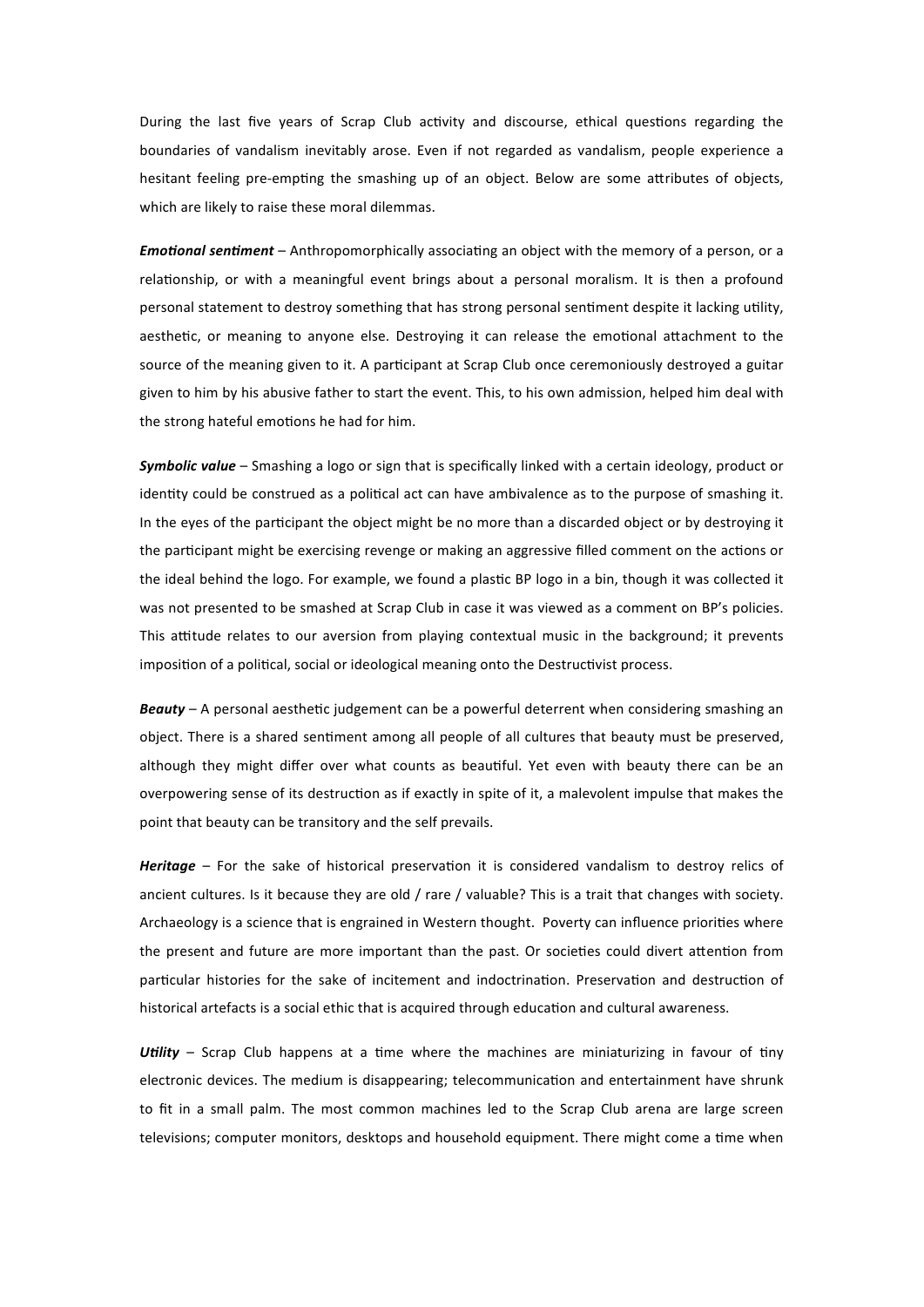there is less and less to smash. Would that be a time when we are totally bound to the items that surround us - All miniaturised to fit on clothing. The exoskeleton would fit too snugly to remove.

If the object works, then it's 'alive' and destroying urges us to apply the same logic that makes killing immoral and would make destroying a perfectly working object immoral. However, in these affluent days of mass production where costs are cheap and objects easily replaceable, there is less lament for their destruction. At Scrap Club we present items that have been discarded, excluded from the utility and value economy, and either dumped on the roadside, in skips or donated by their owners. Destroying a fully functional item in a public space is an act driven by a socially conscious agenda. It's an act of violence as is attacking somebody else's property. Such an attack is publicly regarded as vandalism, although this latter notion is largely a socio-economic concept and as such changes with context.

It could be argued that plenty of surplus functional products and food products are destroyed regularly. Yet if the owner destroys such products, which could be useful to other members of society, are they vandals in a broader social sense? As providers of necessary products, do they have a social obligation that they are failing?

*Monetary value* – If it can sell then it has value. How important is the Destructivist act? Is it worth the financial loss of not selling it? For example, an arcade machine, could have had sold for a couple hundred pounds on eBay, yet it was given away to Scrap Club with a blessing.

All these issues imply that there is a Choice. What do you choose to vent your aggression on? This implies self-control through assessing your degree of Destructivist satisfaction in relation to the degree of moral ambivalence you are faced with when considering raising a hammer over a particular object. This self‐control is indeed good to exercise as well as the strength and validity of your moral convictions. So there is a choice as to what to destroy, but is there a choice whether to destroy or not? Is it a necessary process? Change involves destruction, and at Scrap Club we have seen that participating in it is particularly satisfying. The very process is engrained in human action as a precipitator of change. When does the process become Destructivist, fuelled by a desire to destroy?

# **DESTRUCTION**

As we have seen, Scrap Club focuses on the Destructivist act as an end in itself and not as a means to an end (namely 'a purely Destructivist act'). This is a shift from the paradigm that regards actions as aiming at creation. Since all creations are integrated equally as destructions in the flux of change (the destructive/creative cycle) the shift is simply regarding the destructive act as an end to a creative one.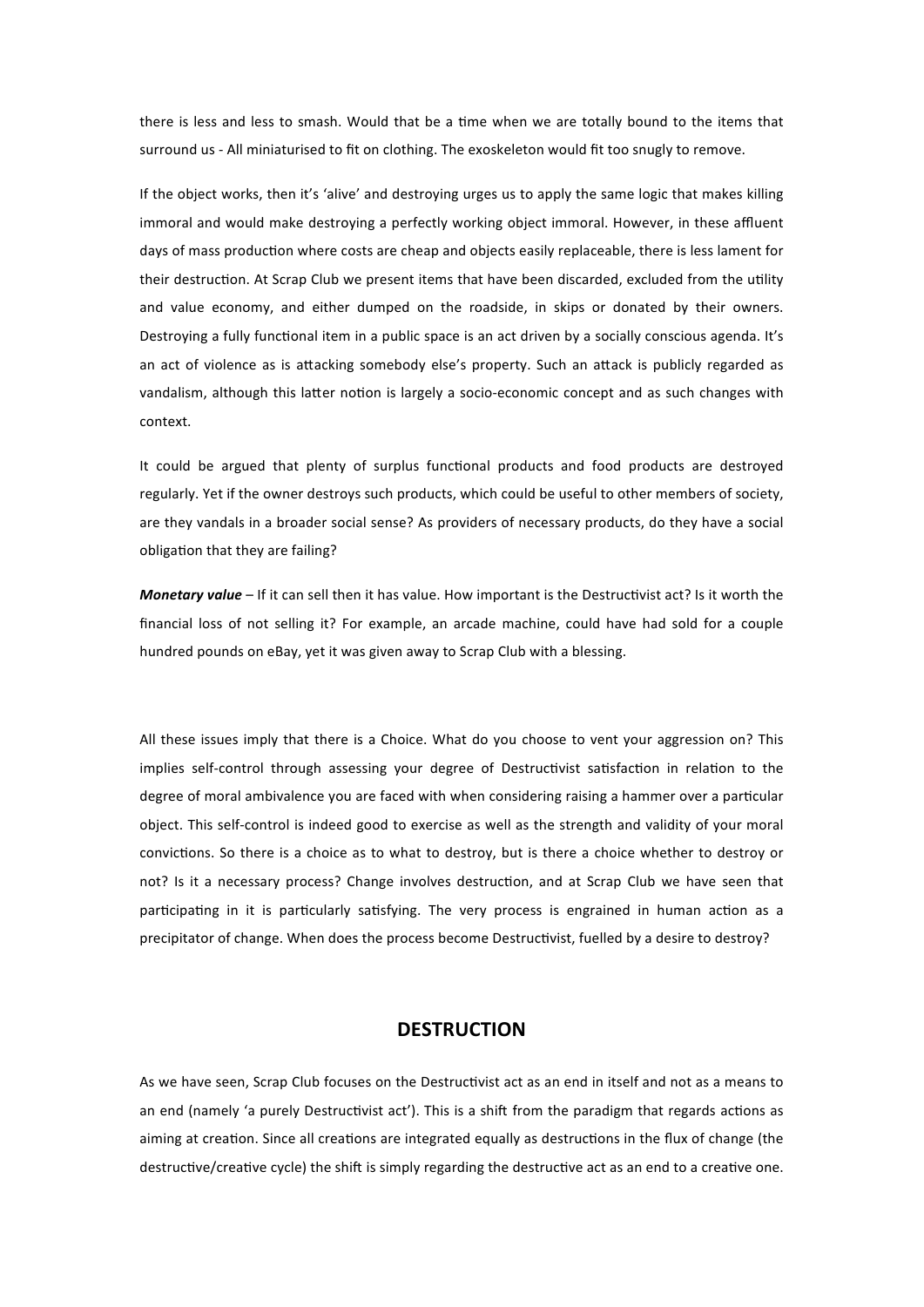This dichotomy is, obviously, a particular personal perspective. Change can be seen as an un/intentional flux in that the outcomes are neither regarded as beneficial or harmful nor as creative or destructive, but as a casual constant situation. It can be seen in much the same way that a strong earthquake, a volcanic eruption, a storm or any of natures' dynamics just happens without a need or cause for classification. The definition of destruction through creation is therefore a tautology, one that is prominent in Western thought. However, there is a clear idea of what a Destructivist act is, it is a process that causes damage to the intentional function or aesthetic of an object.

The act of creation is glorified, encouraged, debated, dissected and taught. It is a fundamental drive that refines knowledge and puts it into practice, materialising it and establishing it as new grounds to acquire more knowledge. The reasons behind this drive to create and form are intrinsic with the survival instinct that calls on us to formulate thoughts and respond to how we find ourselves situated in the world. Knowledge and facts are attained by the dissection, deconstruction and analysis of phenomena that progressively isolates it into simpler quanta. Reduction of matter to its tiniest components is being done through nuclear and cosmic grade explosions at CERN Hadron Collider. By fragmentation and isolaton, these phenomena can be tested for particular attributes and through observation a larger vocabulary and a richer language and understanding can be created.

It seems obvious that the above acts of destruction are always done as a means to a creative end. However, this informs on a set of values that give justification to the destructive act, which has been known to involve a great deal of moral ambivalence. For example, for the army generals the destructive act of war and death of troops is a means to a creative end of victory, while for the soldier who gets blown up, the destructive act is the end. This applies to countless other examples, political moves to create new markets by destroying existing economies, destroying rainforests, societies, destruction as a means to isolate a dogma (killing off people who have different ideas) thereby attempting to reduce the vocabulary of cultures.

By shifting the relational observation of destruction and regarding it as an end in itself, it will be possible to examine if there are other motivations for destructive acts, which might be otherwise masked under the guise of creative aims. Such motivations are perhaps as intrinsic and intuitive to human experience, as natural phenomena, as the drive to create. The vocabulary expanded by dissecting and deconstructing destruction.

### **DESTRUCTION AS AN END IN ITSELF**

There are known examples of Destructivist actions that have been done with no creative forecast. Mostly, these have been directed at individuals or groups of people rather than inanimate objects as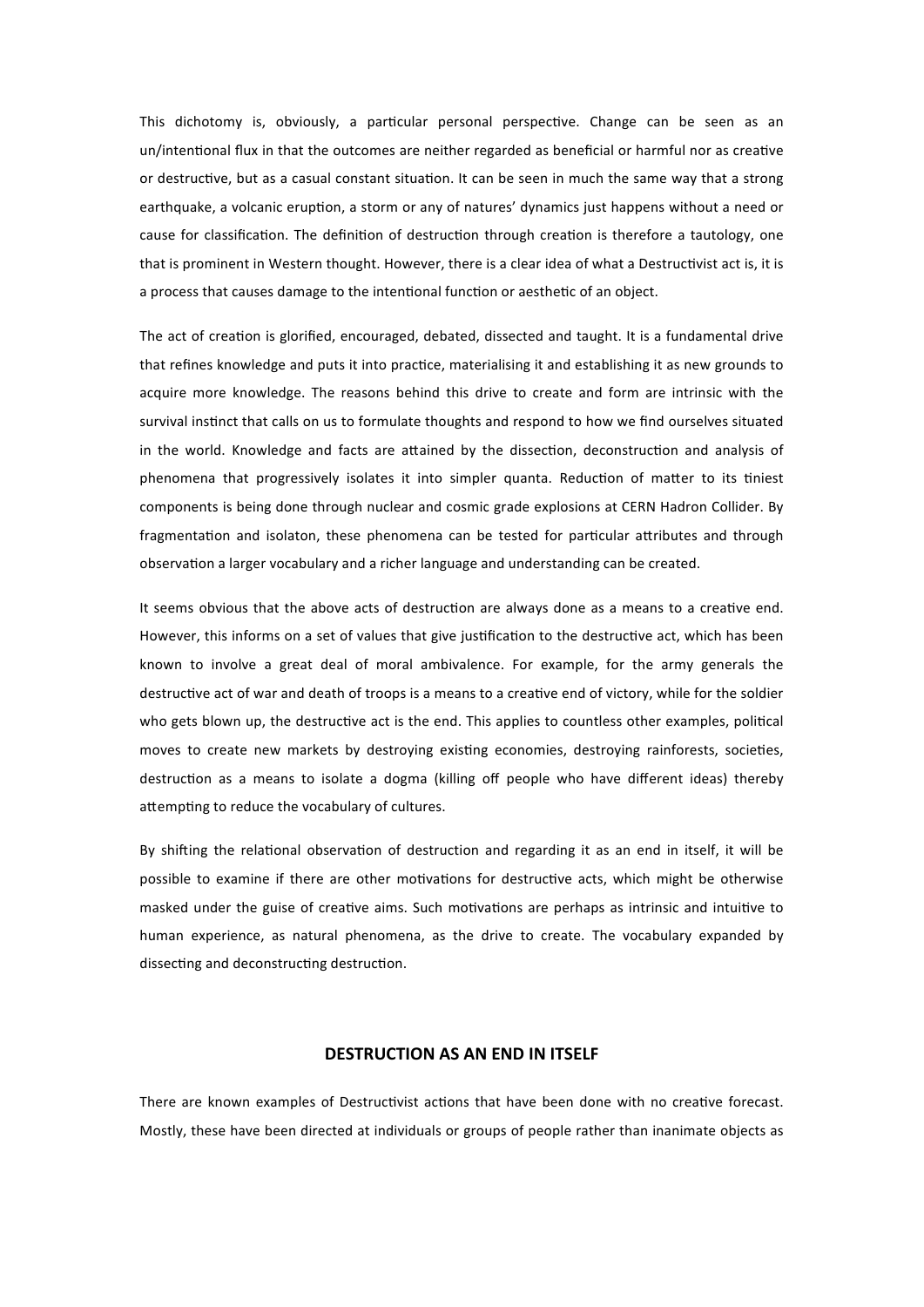violent outbursts and confrontations. This destructive drive, or the 'death drive' has been noted by Sigmund Freud as being the opposite to the 'libido', the urge to create.

## **FIGHTS**

Fighting and violent attacks against other people are more frequent occurrences than wished for. Fighting as a drunken brawl or as bashing simply for the sake of causing physical damage is not uncommon. It is possible that these acts are thought of as a sport, the competitive test of ones strength and endurance. The reasoning behind this form of violence can be sprawled upon countless journals and it is not within the scope of this text to go into psychological or socio-demographic analysis of the motivations of interpersonal violence. As a whole though, it can be safely assessed through observation by anyone who has witnessed a drunken fight or been involved in one that the 'fun' is in the actual violent action rather than the achievement of any particular goal. The same goes for casual bashing of innocent passersby that groups of youths partake in only too regularly.

Anger, frustration, indifference, vengeance are all emotions that play a part. The neuro-biological process on its adrenalin, serotonin, endorphins and hormones plays a large part in fights and in various sports. In aggressive behaviour, when directed at a living being, this is expressed by a sense of competitiveness and sense of danger that contribute to the chemical intoxication and fervour that accompany violent confrontations.

### **YOUNG DESTRUCTIVISTAS**

Two Scrap Clubs in Amsterdam, in 2009 and 2010, were held at an outdoor festival attended by families. While the grown-ups were smashing stuff up in the main arena, the children, aged  $3 - 12$ were behind the scrap heap taking stuff and smashing it with sticks or stomping on it. The parents urged us to do a children's round and so we did. The questions we considered were whether this is a bad example, would they now smash everything in the house or be more liable to vandalism? Will this 'licence to smash' be indiscriminate?

Geared up in the protective equipment, the children held hammers and proceeded a ferocious smashing of stuff, like the adults, much to the cheering of the crowd and their parents. The effect was similar, the children exhibited the same elation the grown-ups did, the parents thanked us saying that 'the children really needed that'. A vivid memory is that of a 3 year old girl liding a toy over her head, teetering as if she is falling under its weight, and flinging it on the ground to the cheer and applause of her parents.

Very young children are known to be destructive almost in the way that cats are to insects. Children seem to test the structure and durability and character of an object by destroying it; its function is not important and hence the disregard for its value as a whole object. It is possible to relate this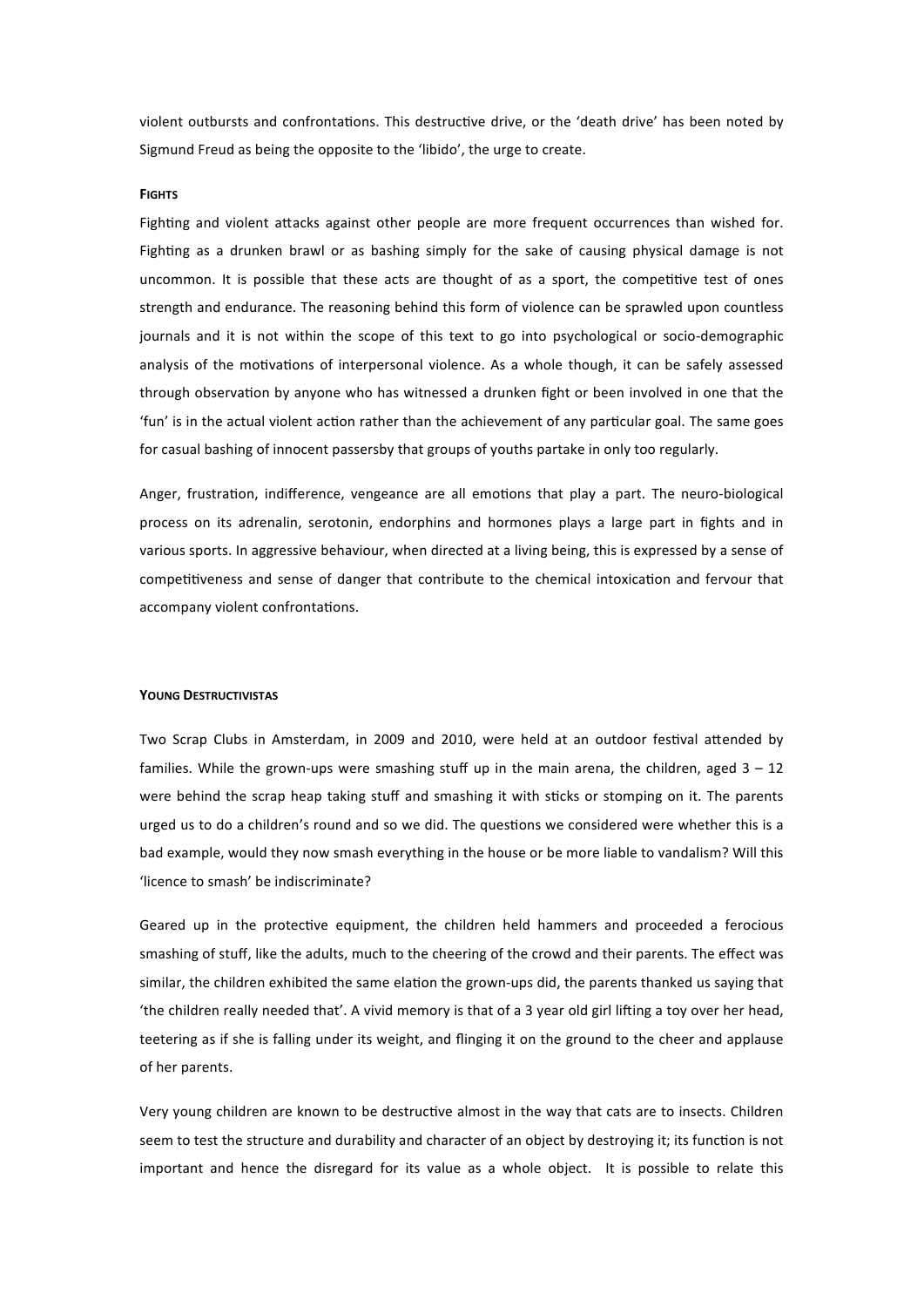destructive nature to malicious intent, in that children know that the act will draw attention from their parents, and they are testing the limits of what is allowed and what isn't. The child is empowered by taking control of an eventuality and a process and creating an effect without the use of language that it lacks to express itself at a young age. However it is also possible to deduce that the actual act is enjoyed for satisfaction of curiosity and purely for the sight and feel of the destructive process and the ensuing chaos. Chaos vs order.

#### **PUNISHMENT**

The only accepted social reference to destruction as an end in itself is in the idea of punishment, religious destruction being the most prevalent evidence. Punishment here is examined in its fatalist consequences and not as a correctional reformative act. Examples are in genocides and religious wars.

*My people are destroyed for lack of knowledge: because thou hast rejected knowledge, I will also reject thee, that thou shalt be no priest to me: seeing thou hast forgotten the law of thy God, I will also forget thy children*." {Hosea 4:6}

In the Old Testament, Sodom and Gomorrah, or Noah and the flood, are natural destructive phenomena being superimposed with Destructivist meaning according to a particular ideology with the apparent motive to purge unbelievers from society.

"*And when we intended to destroy a city, We command its affluent (to obey Allaah) but they defiantly disobey therein; so the word (i.e. deserved decree) comes into effect upon it, and We destroy it with (complete) destruction."* {al-Israa (17): 16}

In this case, the reason for destruction is punishment for not having the same moral code as the destroying group. Non-conformity bears the punishment of annihilation as it is not only seen as an obstacle that weakens the collective intention but can be necessary in order to solidify that intention and test the groups' unity.

However, this is not the reasoning presented to the people who are doing the destruction, rather it is the authoritarian voice of God which they must obey. This punishment is explained as a result of people deterring from the word of God. 'To satisfy God' or 'God's Will' is a dead-end explanation; there is no creative justification to the ensuing destruction. The whole belief system supports the unquestionable destruction in the name of God and therefore gives justification to a Destructivist act as an end in itself; moral and ethical issues absolved. This is true for any kind of authority and the subjects' perception of its place within its jurisdiction. In the subjects' view, Destructivist, punitive, and violent actions under 'Blind' compliance with a social, deistic or hierarchical authority are justified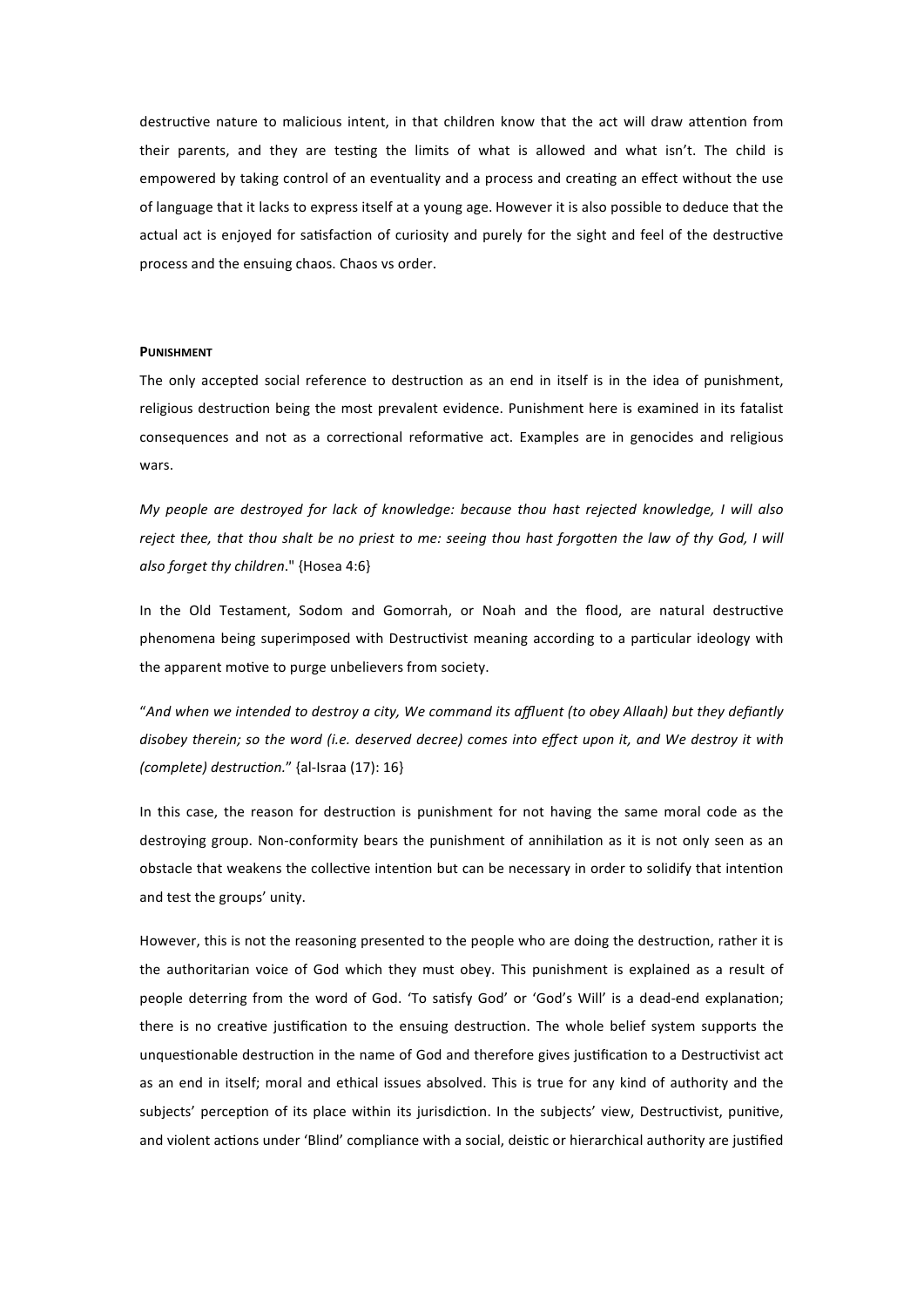as these are expressions of otherwise immoral and unethical actions in so-called 'emergency' situations

This poses the question whether fatal non-reformative punishment is a *result* of an inherent 'pure Destructivist' drive which has pretty much lost its personal expression in these societies, or whether the need to punish and to inflict doom is a *source* of the pure Destructivist dynamic in a kind of precognitive act of social cleansing.

## **SANITATION OF DESTRUCTION**

An item gets disposed of when it loses its functional or aesthetic utility, or as a result of its overproduction and excess. When resources are scarce, society recycles; this enters the social and personal consciousness as a moral duty. Regardless, the process of disposal is a Destructivist one. It is done by an agency tucked away at the industrial areas of the urban landscape. The personal contact the public has with the Destructivist element is reserved to a handful of employees at scrap yards while consumers are faced with an even larger display of brand new products.

Although there is a practical aspect to distancing the destructive process from the residential public, in terms of urban planning and toxicity, it is obvious that there is a kind of sanitation process that distances the consumers from the detritus and useless images of the consumed products. This also emerges in the UK meat industry, blood is disposed of as a potential harbinger of disease, it is expunged from view and the consumer is faced with glossy meat cuts wrapped in cellophane. In places like India and developing countries, people might have a different attitude to Destructivist activity. There, scrap is fully integrated and used visibly and openly; the object is stripped of its consumerist spangles and regarded for its material properties. It seems that one of the indications as to the degree of development of a country (pretty much based on its degree of technological development), is its degree of sanitisation of the public and private domain from scrap, (where sanitisation is the concealment of scrap, not hygiene).

In some cultures the destructive elements and detritus surface in the entertainment industry. So while it is sanitised in daily life it pollutes cinema and television. Comparing the portrayal of destruction in the media between different cultures (in displays of gore, war, apocalypse, etc) provides an insight into the different social attitudes towards destruction and therefore the personal ones. It is interesting to enquire about the motives behind the obsession Hollywood has with disaster films and compare them to the Japanese obsession with disaster films. One distinction is that, generally speaking, American disaster films are a form of absolution, after the total destruction, apocalypse, there can be a new start, a perpetuating New World fantasy. In Japanese disaster films, the disaster is not an imminent wipeout but a force that is confronted and dealt with in order to preserve order.